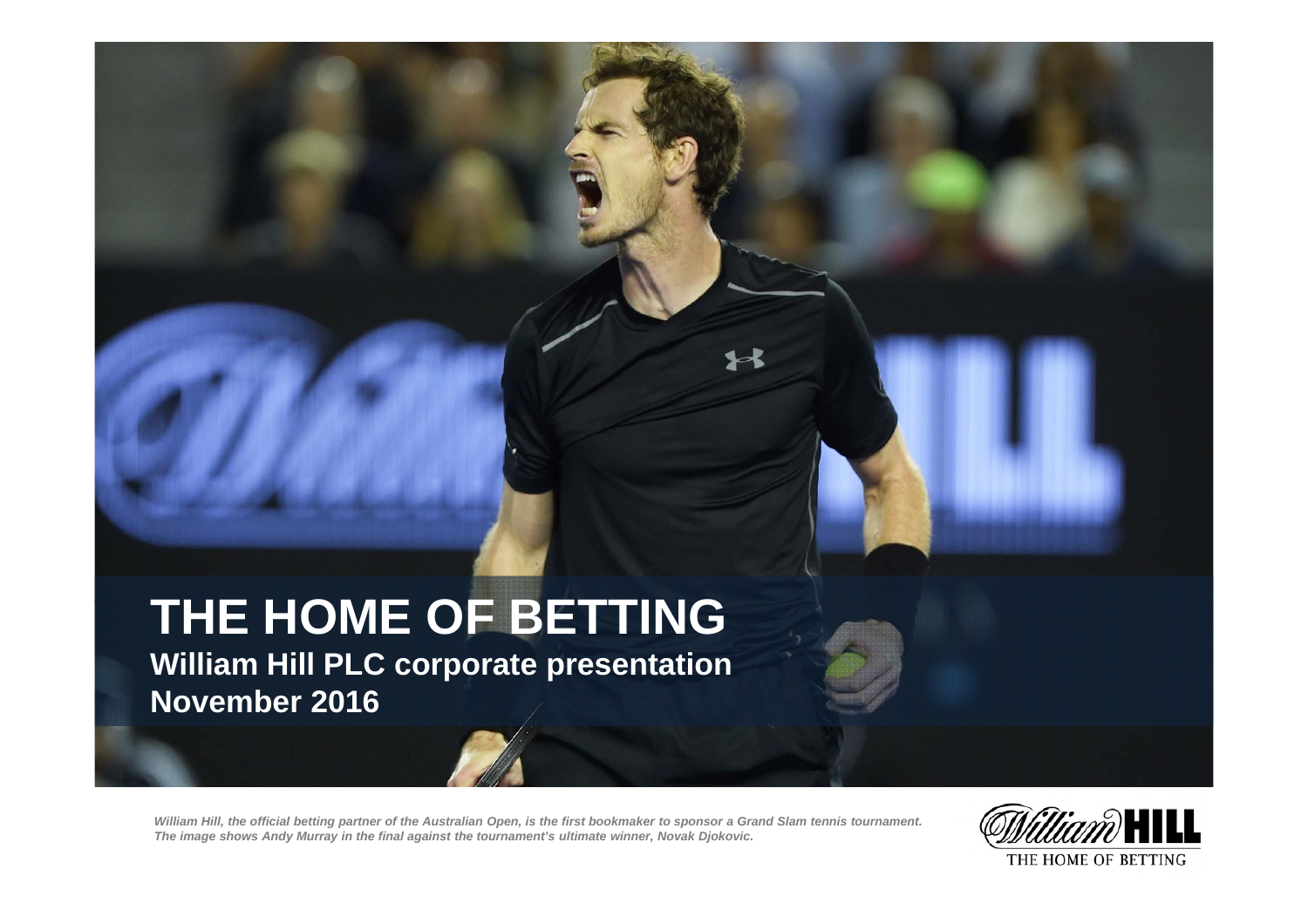# Disclaimer

This presentation has been prepared by William Hill PLC ("William Hill"). This presentation includes statements that are, or may be deemed to be, "forward-looking statements". These forward-looking statements can be identified by the use of forward-looking terminology, including the terms "believes", "estimates", "anticipates", "expects", "intends", "plans", "goal", "target", "aim", "may", "will", "would", "could" or "should" or, in each case, their negative or other variations or comparable terminology. These forward-looking statements include all matters that are not historical facts. They appear in <sup>a</sup> number of places throughout this presentation and the information incorporated by reference into this presentation, and include statements regarding the intentions, beliefs or current expectations of the directors, William Hill or the Group concerning, amongst other things, the results of operations, financial condition, liquidity, prospects, growth, strategies and dividend policy of William Hill and the industry in which it operates.

By their nature, forward-looking statements involve risks and uncertainties because they relate to events and depend on circumstances that may or may not occur in the future and may be beyond William Hill's ability to control or predict. Forward-looking statements are not guarantees of future performance and hence may prove to be erroneous. The Group's actual results of operations, financial condition, liquidity, dividend policy and the development of the industry in which it operates may differ materially from the impression created by the forward-looking statements contained in this presentation and/or the information incorporated by reference into this presentation. In addition, even if the results of operations, financial condition, liquidity and dividend policy of the Group and the development of the industry in which it operates are consistent with the forward-looking statements contained in this presentation and/or the information incorporated by reference into this presentation, those results or developments may not be indicative of results or developments in subsequent periods.

Other than in accordance with its legal or regulatory obligations (including under the Listing Rules, the Disclosure and Transparency Rules and the Prospectus Rules), William Hill does not undertake any obligation to update or revise publicly any forward-looking statement, whether as <sup>a</sup> result of new information, future events or otherwise.

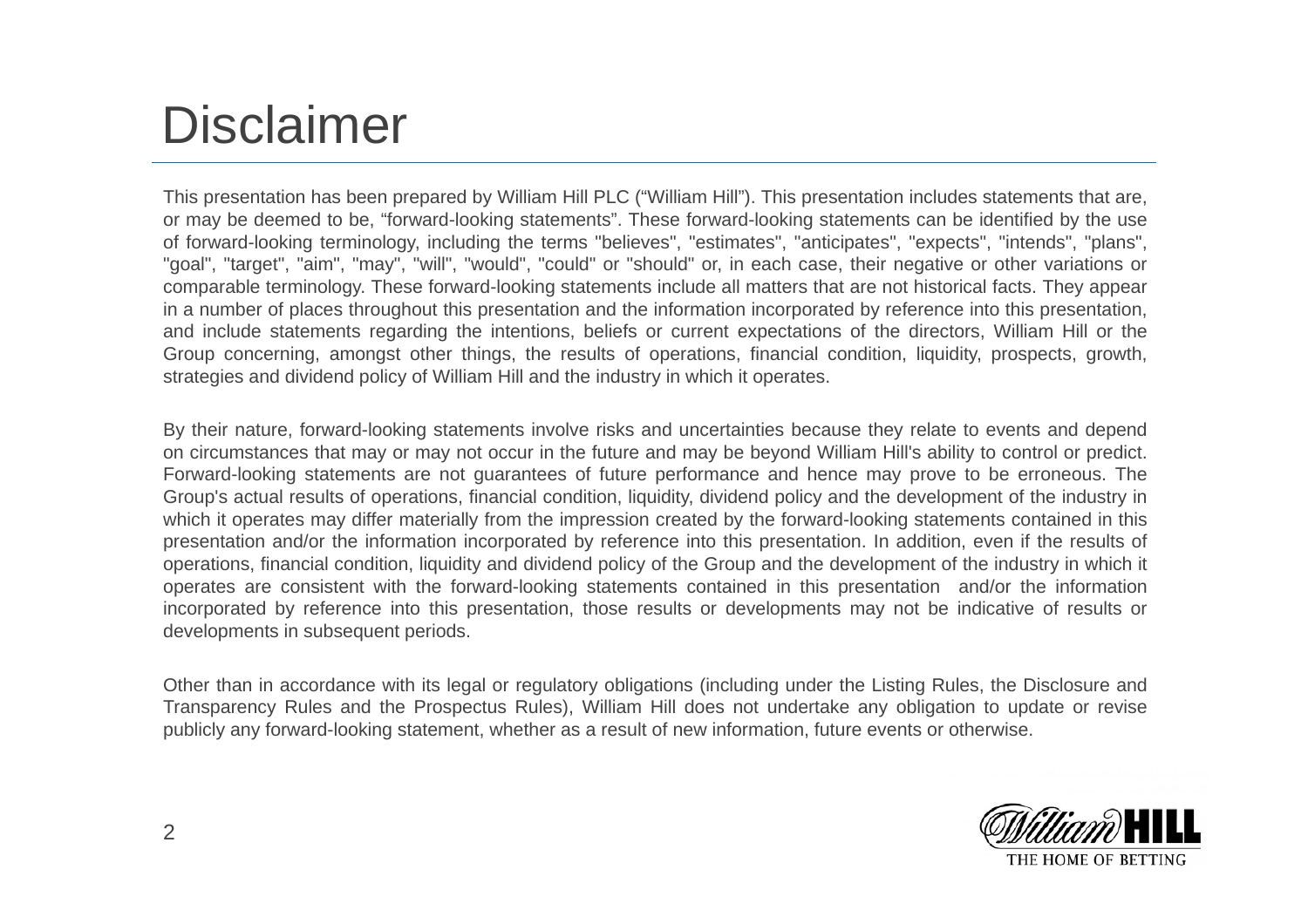## Latest trading update highlights<sup>1</sup>

- • Improved mobile Sportsbook returns Online to growth
	- $-$  UK Sportsbook amounts wagered +6%<sup>2</sup> following mobile Sportsbook enhancements in Q2
	- –Mobile Sportsbook amounts wagered +19%
	- H2 year to date focused on improvements to gaming, UX and marketing
- $\bullet$ Roll-out of 2,000 proprietary self-service betting terminals completed in Retail
- $\bullet$  Positive performance continuing in international markets with double-digit wagering and net revenue growth in Australia, the US and Italy and Spain
- $\bullet$ Continue to expect full-year operating profit<sup>3</sup> to be at the top end of previous £260-280m guidance, subject to normalised gross win margins in the rest of the year
- $\bullet$  Opportunities for material Group operating efficiencies identified for delivery in 2017 and beyond
	- c£15m of digital marketing spend already identified to be used to drive faster digital net revenue growth

<sup>1.</sup> Numbers are based on the Group's latest trading update (14 November 2016) for the unaudited 17 weeks from 29 June to 25 October 2016 (H2 year to date) and the 43 weeks to 25 October 2016 (year to date or YTD). Comparatives relate to the equivalent weeks in 2015



32. Excluding Telephone

3. Operating profit is defined as adjusted profit before interest and tax. Further detail on adjusted measures is provided in note 3 to the halfyear report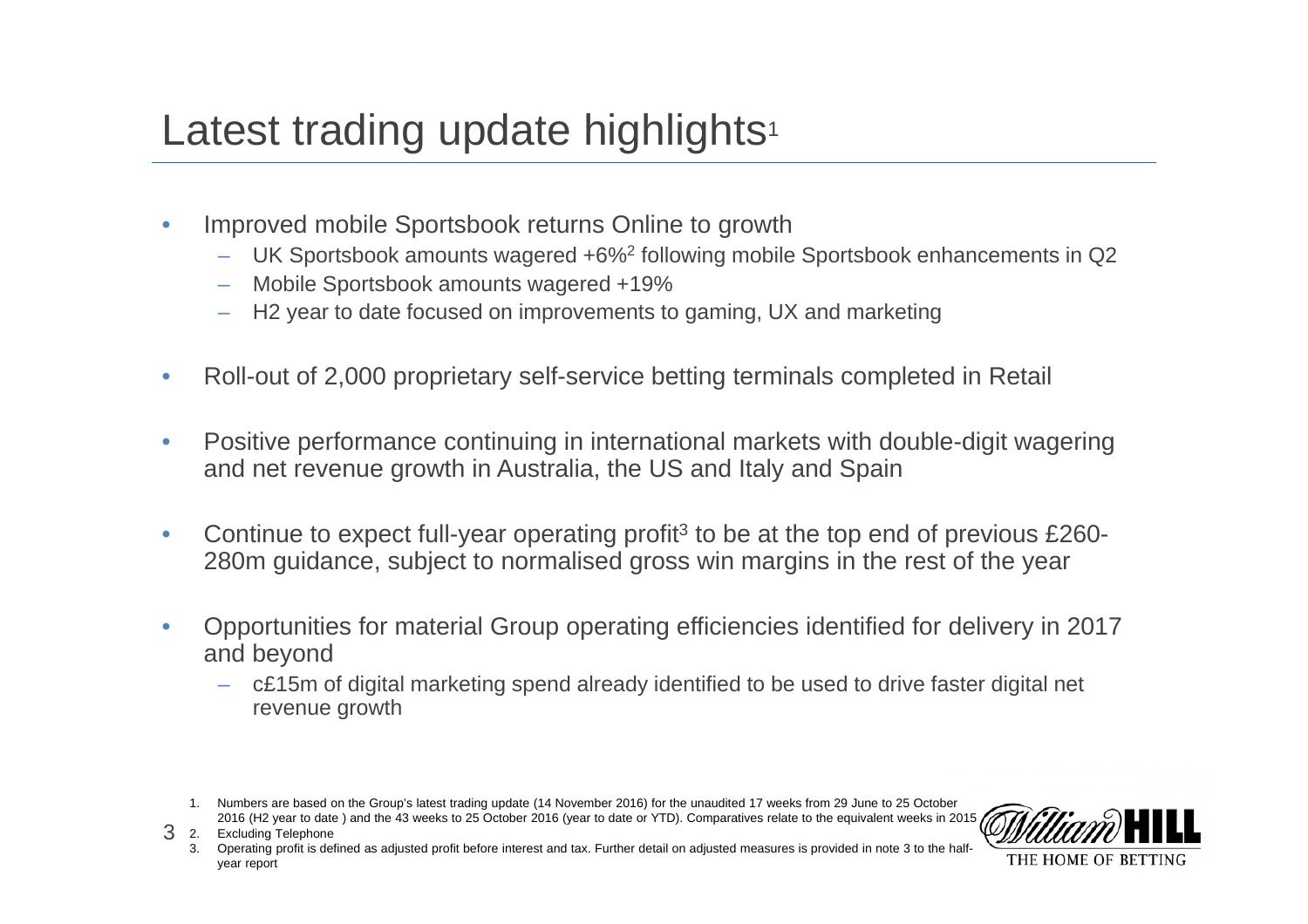#### William Hill at a glance

- $\bullet$ One of the world's leading multi-channel betting and gaming companies
- •Scale operation with highly cash generative Retail business funding growth investment
- $\bullet$ c16,000 employees in nine countries
- $\bullet$ A balanced business: 53% betting and 47% gaming
- $\bullet$ Successful multi-channel model: 59% land-based and 41% digital
- $\bullet$ UK-focused with increasing international reach: 85% UK and 15% international





4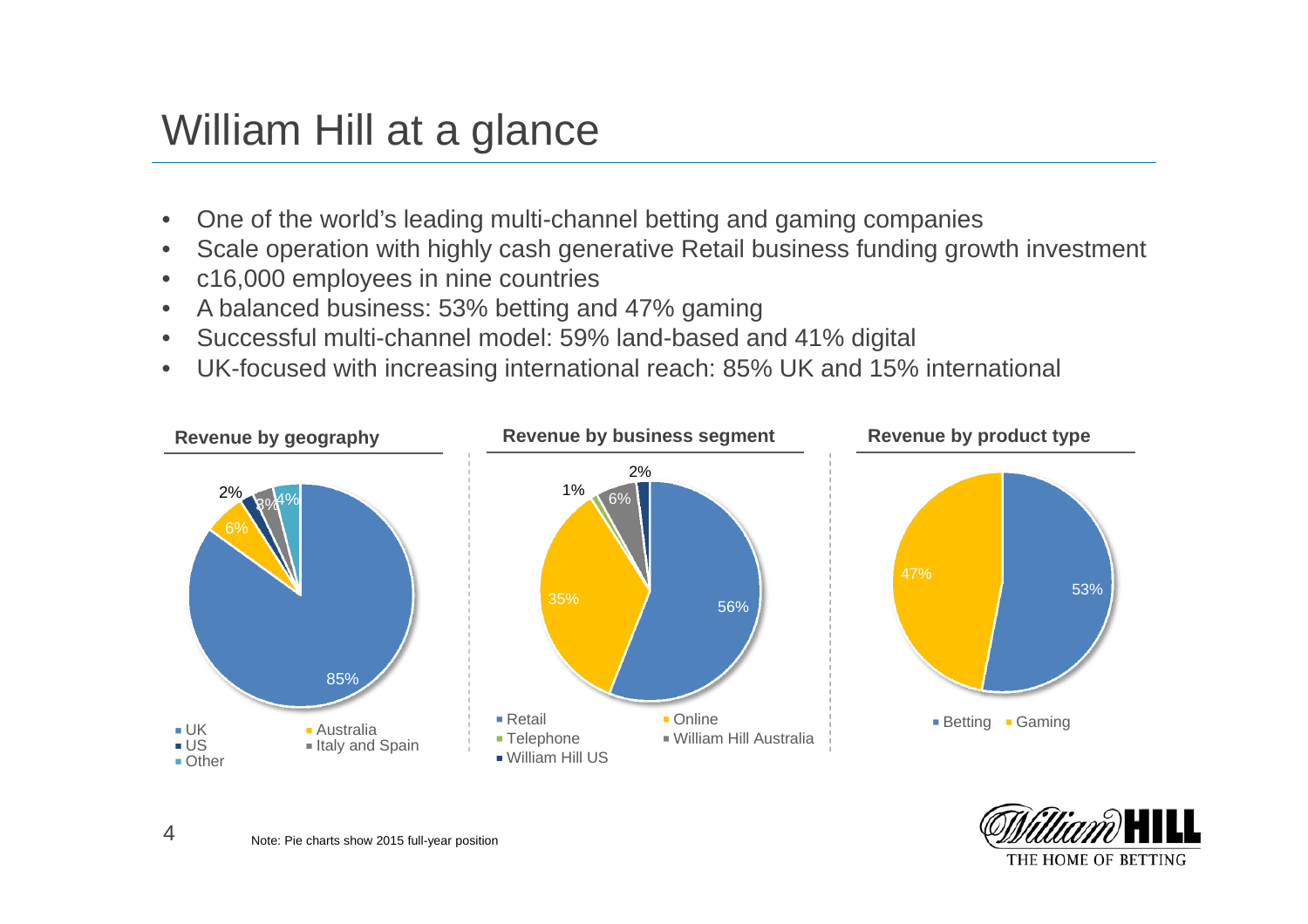#### Strategy and current priorities

Increase the Group's diversification by growing digital and international revenues

- 1. Maintain the pace of Online's turnaround
- 2. Deliver our technology roadmap
- 3. Drive increased efficiencies across the Group
- 4. Refocus the international growth and expansion

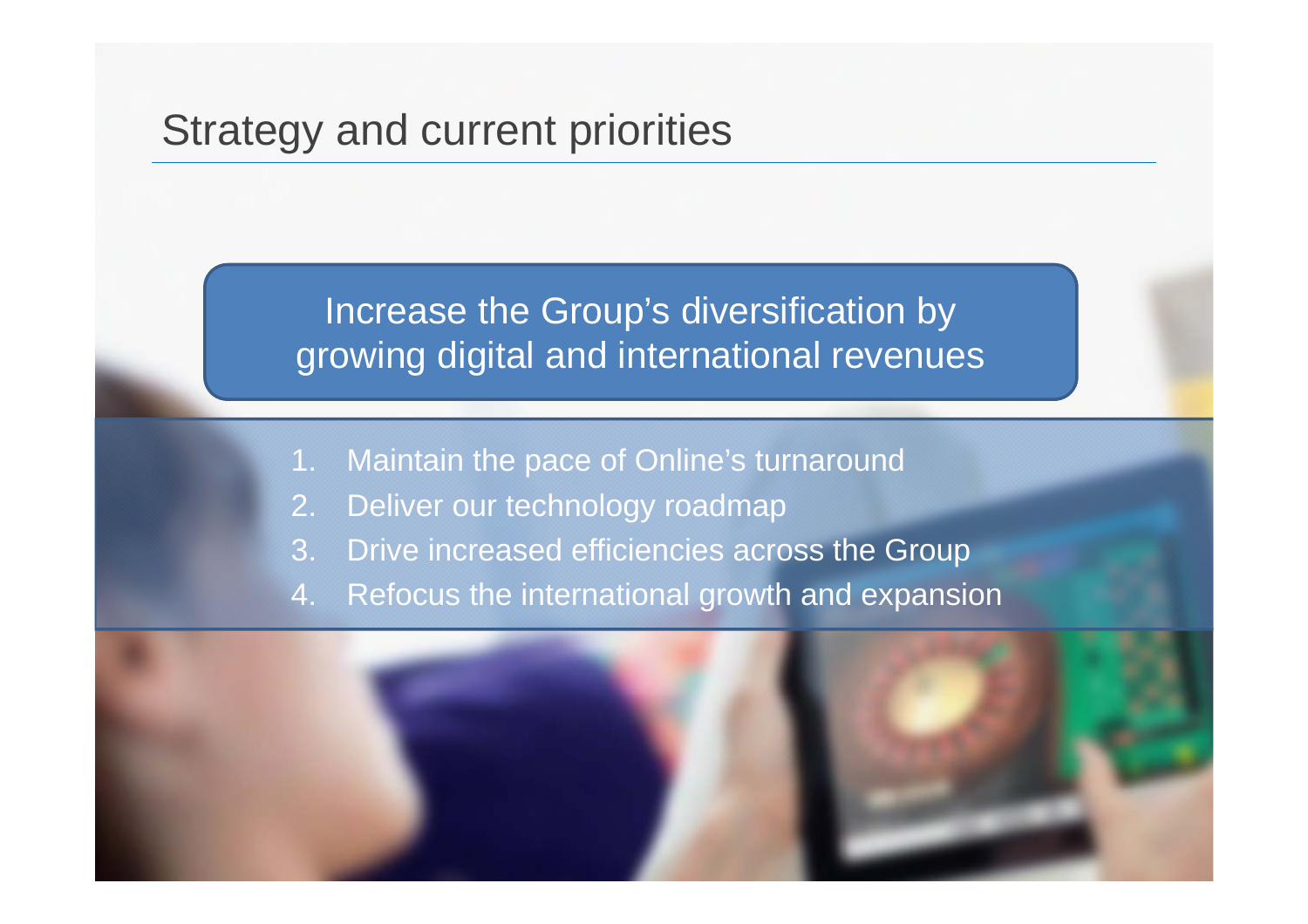### **Online**

- •Competitive position in rapidly growing online gambling markets
- •Top 3 positions in core regulated markets – UK, Italy, Spain
- •Track record of differentiation supported by proprietary technologies
- •Large-scale investment in marketing and high-brand awareness and consideration
- $\bullet$ £550.7m net revenue and £126.5m operating profit in 2015





1. H2GC

6

2. Gambling Compliance Research Services, 2015 UK market share (October 2016). Pro forma combination of Paddy Power + Betfair share and Ladbrokes + Coral share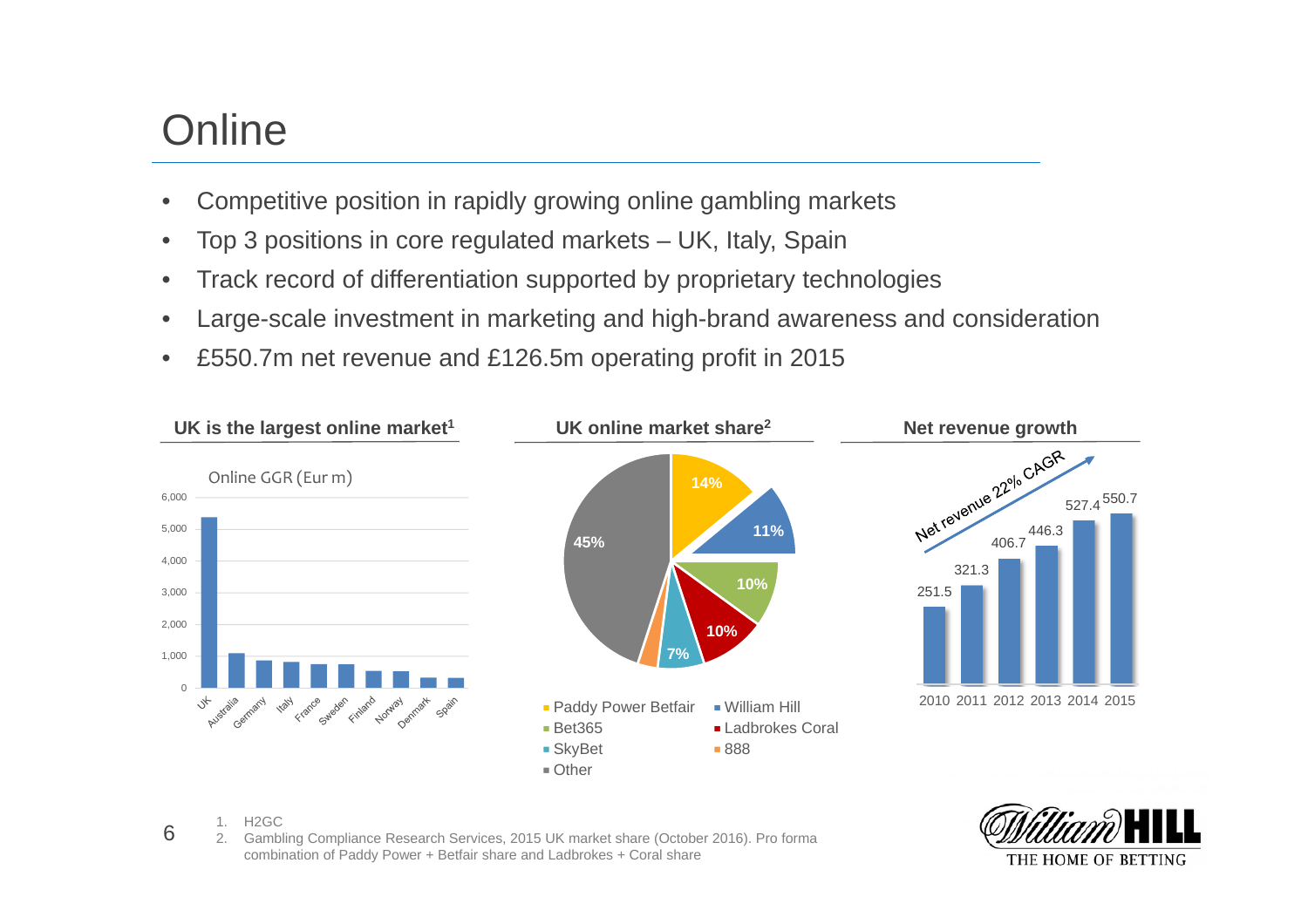## Online: returning to growth



#### **Q2 Sportsbook enhancements**

- UX across the mobile site
- Bet Suggestions
- In-app messaging
- Live score pushes
- Cross-sell
- •Betting shop TV
- •Cash In
- Search
- •Enhanced prices
- •Languages

#### **Other improvements so far…**

- •Fast-loading gaming lobby in Sportsbook
- •Casino, Live Casino and Games redesigns
- •Customer funnel optimisation
- •Removed loss-leading campaigns
- •Reduced bonus abuse
- • More investment in programmatic marketing
- •Offer Club launched

#### **The key priorities**

- Upgrading Sportsbook (H1 2016)
- •Upgrading gaming (H2 2016) Q1
- •Improving key customer journeys (H<sub>2</sub> 2016) H<sub>2</sub>
- •Initial improvements to acquisition  $\checkmark$
- •Marketing efficiencies H1 2017

#### **Encouraging early signs in H21**

- $\rightarrow$  Average revenue per user +16%
- $\rightarrow$  Average amounts wagered per Sportsbook active +17%
- $\rightarrow$  More revenue and higher retention rates from new accounts

71. Numbers are based on the Group's latest trading update (14 November 2016) for the unaudited 17 weeks from 29 June to 25 October 2016 (H2 year to date) and the 43 weeks to 25 October 2016 (year to date or YTD). Comparatives relate to the equivalent weeks in 2015

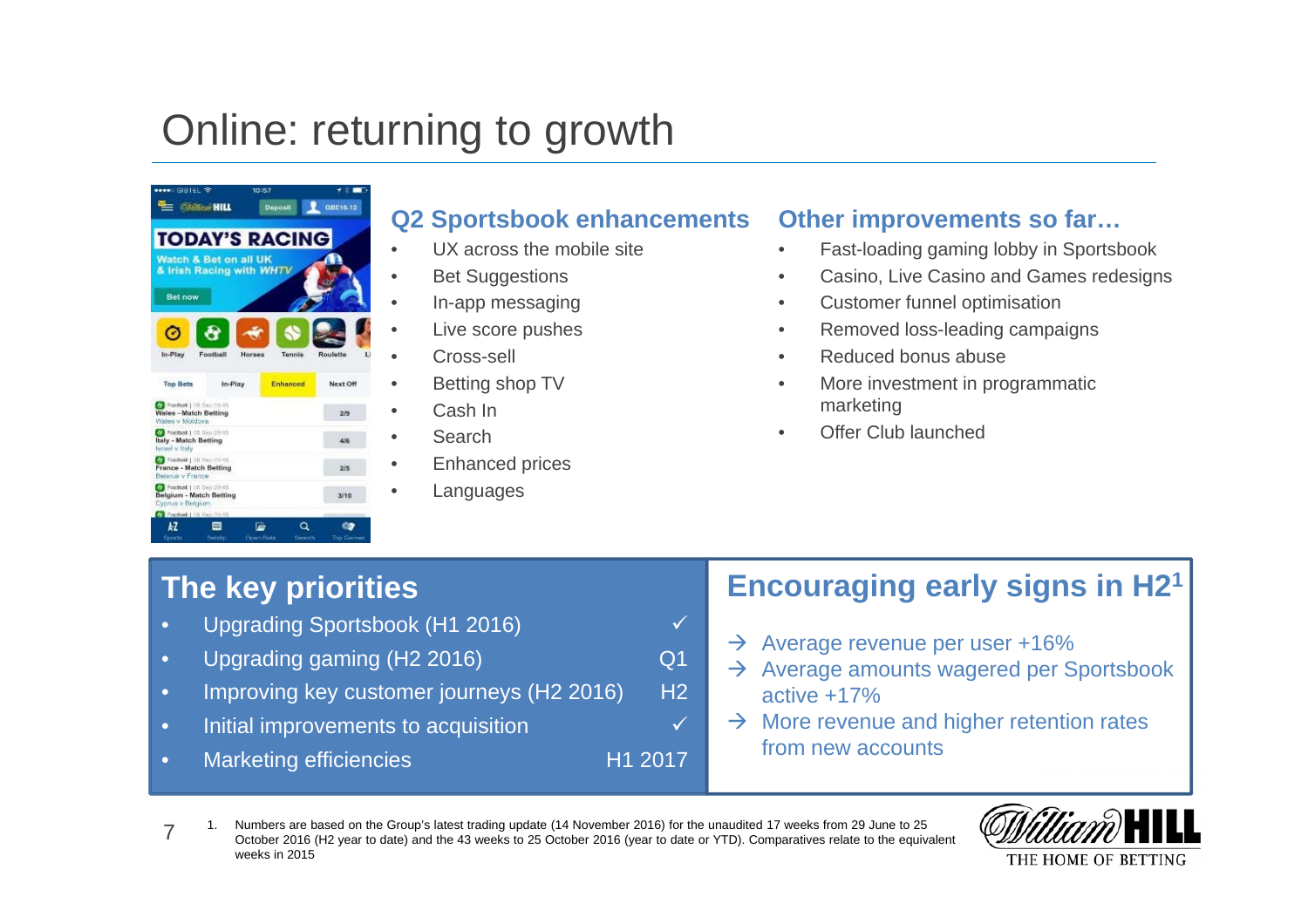### UK Retail

- •Largest business segment, representing 56% of revenue
- •Second largest operator with 2,371 LBOs<sup>1</sup>, equivalent to 26% market share<sup>2</sup>
- •48% betting (OTC) and 52% gaming (machine)
- •£889.5m net revenue and £171.4m operating profit in 2015
- •Resilient, cash-generative business



3. Based on pro forma position from the Gambling Commission Industry Statistics, taking into account the merger of Ladbrokes Coral and the disposal of 322 shops to BetFred and 38 shops to other operators

THE HOME OF BETTING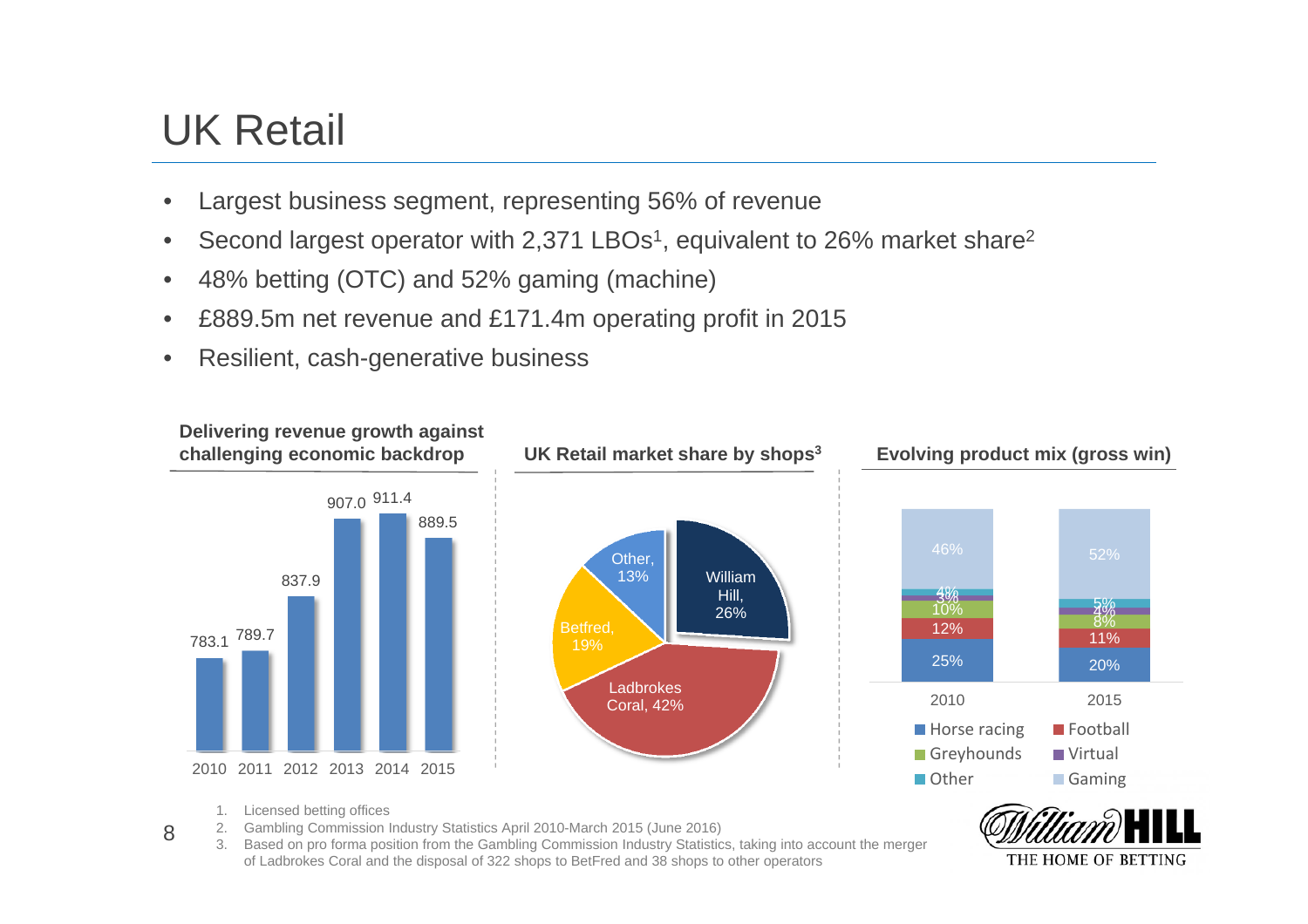### Retail: omni-channel strategy

- • Expansion of total betting population
	- 6.49 million in 20101
	- 8.46 million in Q3 20162
- • Omni-channel opportunity
	- 70% of spend is by Retail customers with online operators
	- Omni-channel customers spend, on average, 1.8 times what a single channel customer spends



#### **Modernising Retail's operating model** First major organisational change in a decade

- Increasing focus on the customers
- Bringing management support closer to shop teams
- Implementation planned for 1 Jan 17
- •Offsets cost of National Living Wage

#### **Omni-channel priorities**

- • Proprietary self-service betting terminal developed
- • Expanding the betting range with Online feeds
- $\bullet$  Cross-channel experience with access to popular products such as Cash In
- • Easy use of Online account with omni-wallet





Sources:

9

1. TGI 2009 (April 2009 – March 2010), TGI 2010 (January 2010 – December 2010)

2. Kantar Betscope survey, Q4'15 – Q3'16 Report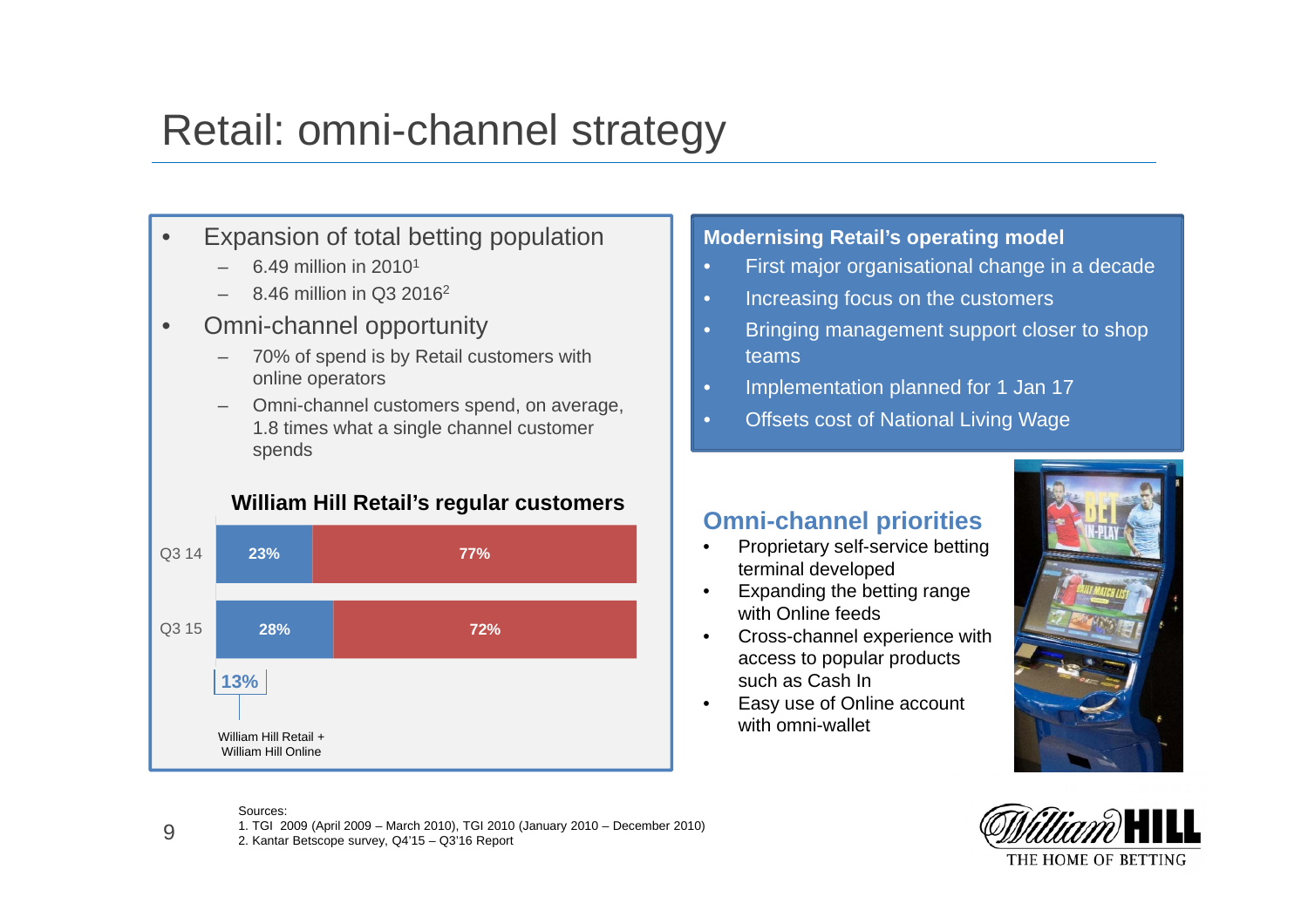### International growth opportunity

Top ten gambling markets by gross win (£bn)<sup>1</sup>





10 1. H2GC Global Gambling Data (February 2014); population data (Wikipedia)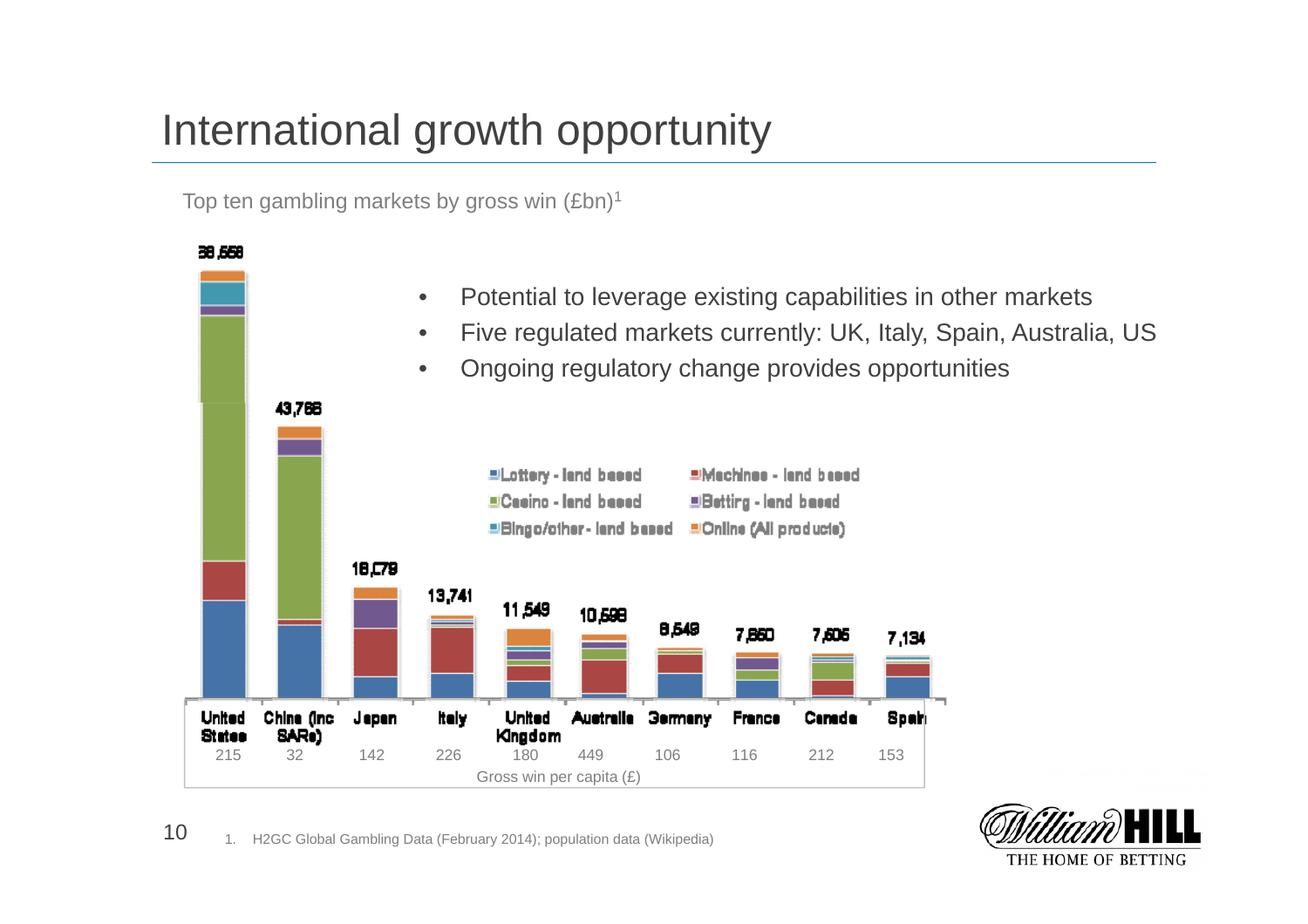## Italy and Spain

- •Organic market entry using existing Online capabilities
- •Strong brand awareness in both markets
- •Strong market share gains
- •Italy profitable at end 2015, Spain to follow in 2016



**Italy online sports market share by turnover2**

111. Agimeg and AAMS, July 2015 2. DGOJ, company estimates

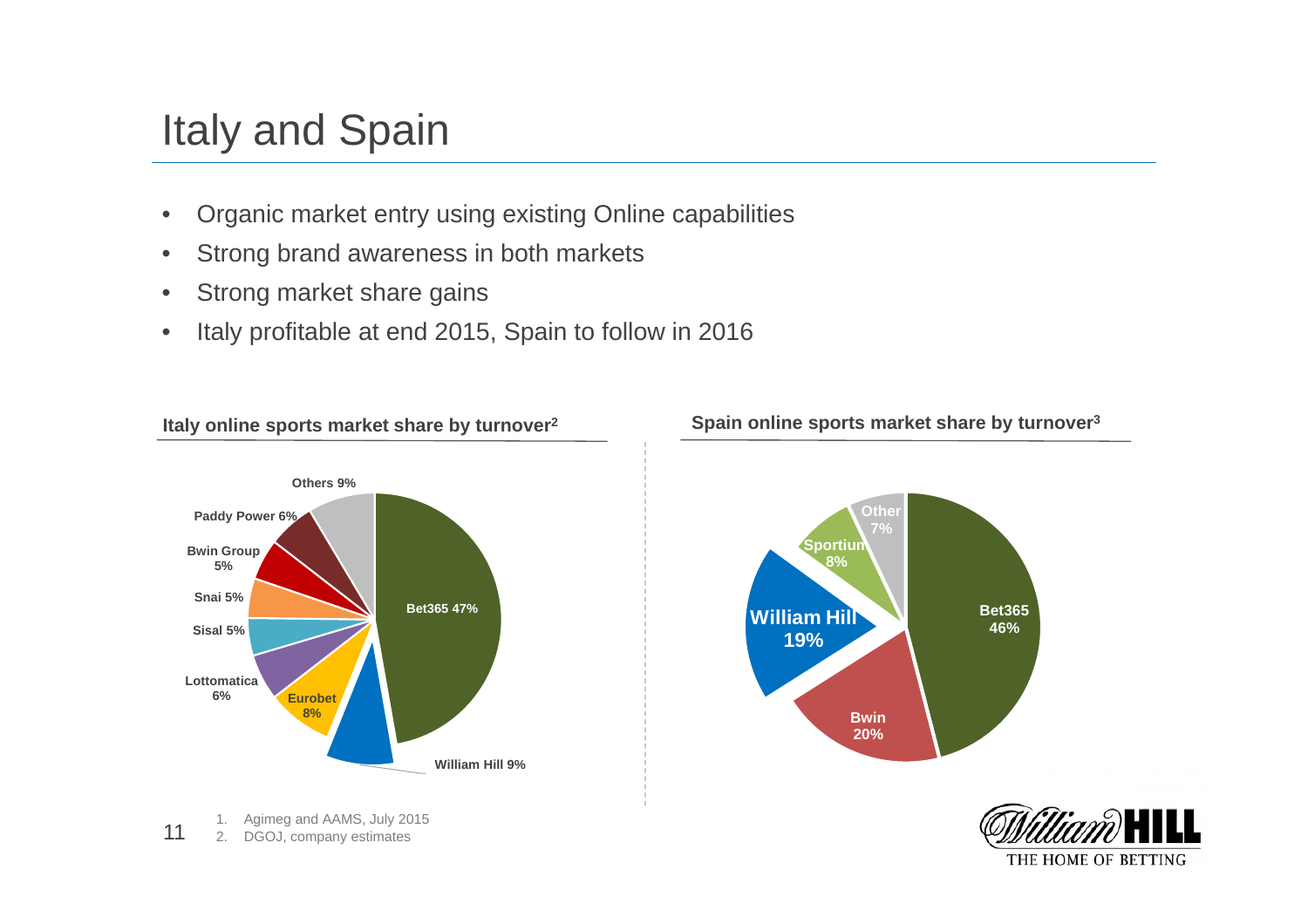#### William Hill Australia

- •High per capita spend on gambling
- •Attractive growth market with online betting growing at 14% CAGR over next few years<sup>1</sup> but narrow regulatory regime with only pre-match betting allowed online, no in-play, no gaming
- •Structural growth drivers in core areas of expertise – fixed odds, sports betting, mobile
- •Established through acquisition of Sportingbet, Centrebet, tomwaterhouse.com
- •A\$198.4m net revenue and A\$26.6m operating profit in 2015





121. H2GC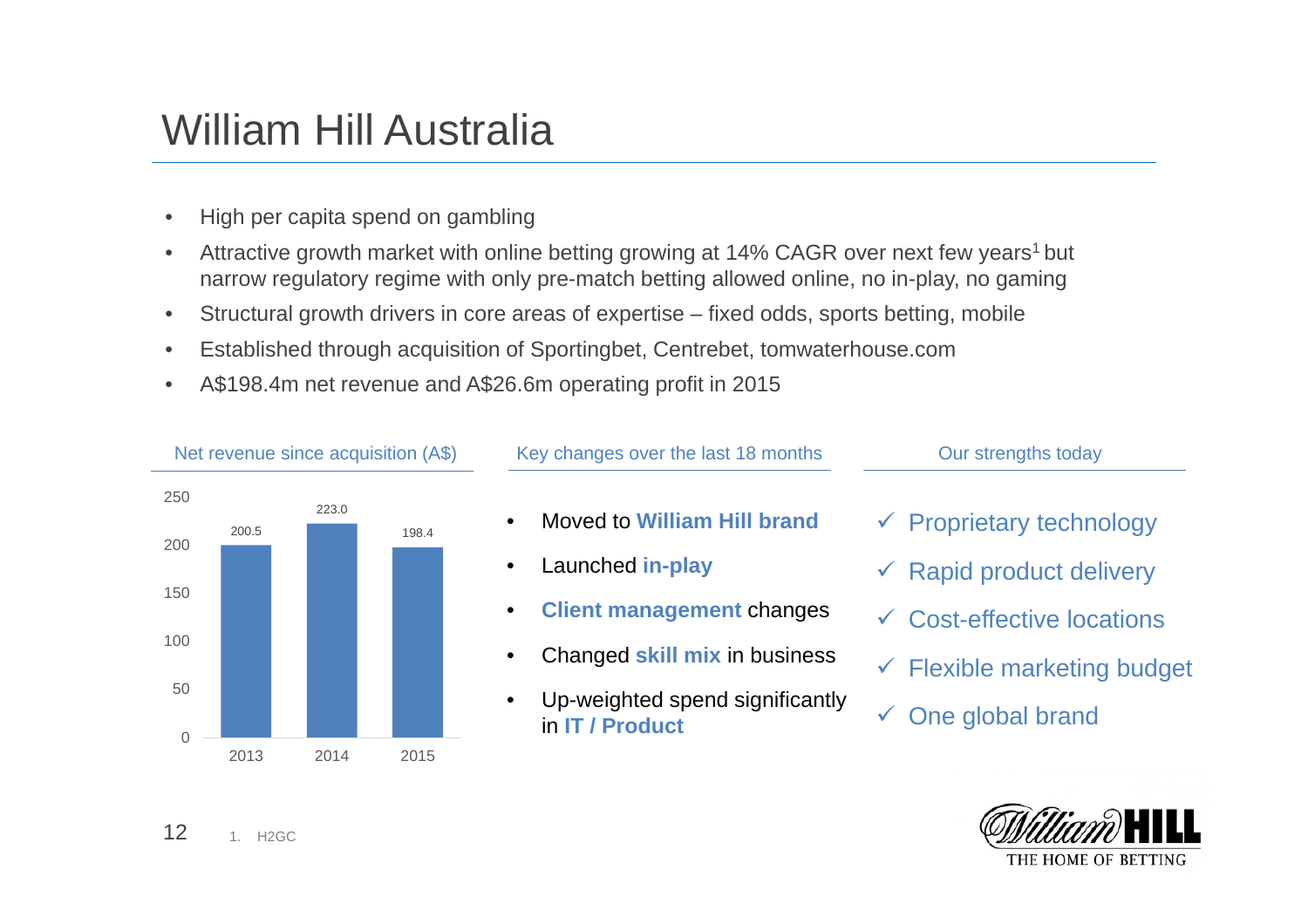#### William Hill US

- •Land-based sports betting permitted in four states, two are active: Nevada, Delaware
- • Nevada: 190 casinos with sportsbook, 109 outsourced to William Hill
	- -50% of handle from mobile
- •Also exclusive risk manager for Delaware state lottery
- •\$50.9m net revenue and \$14.0m operating profit in 2015





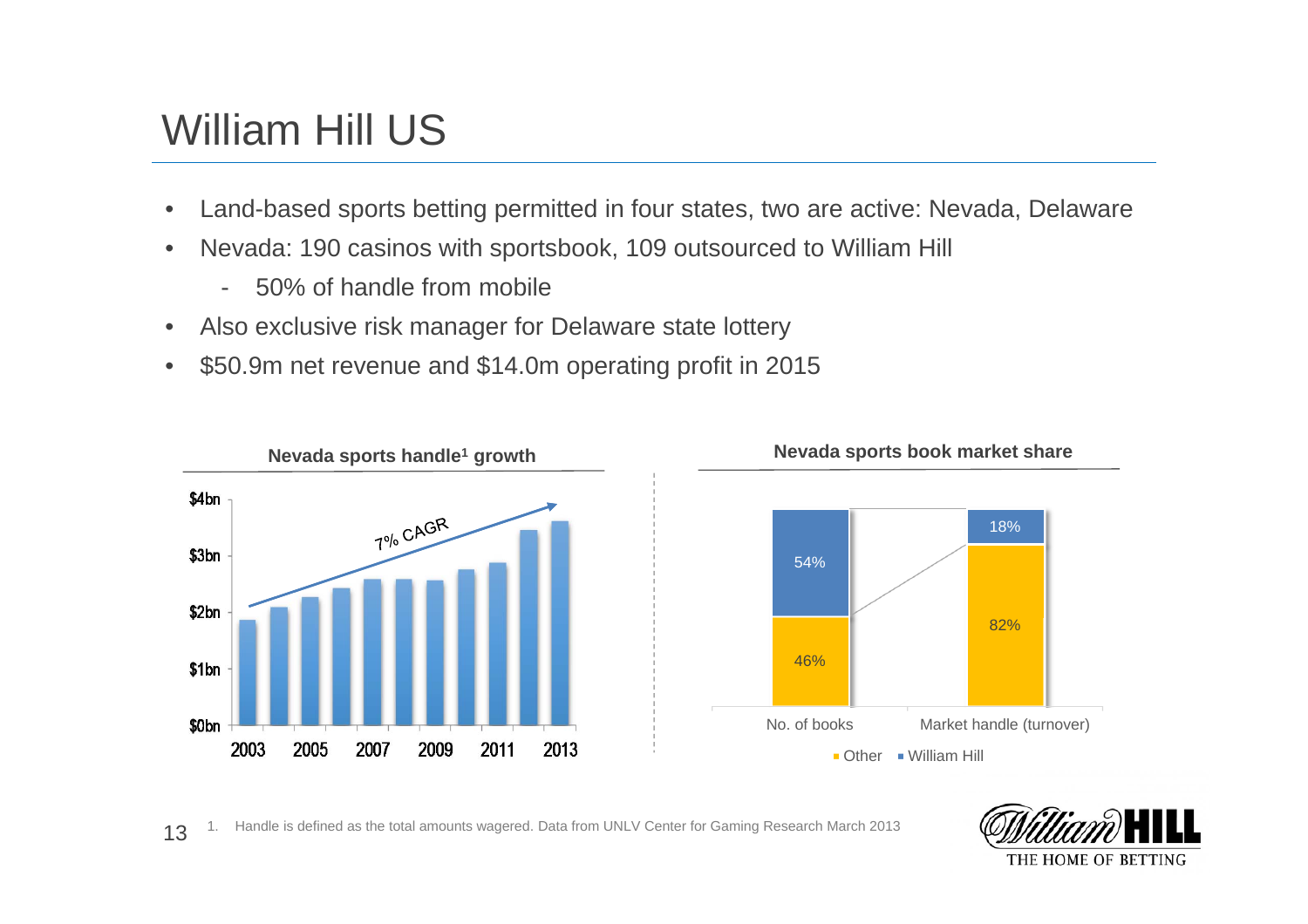### Strong free cash flow and solid balance sheet



Around 2.5x dividend cover



#### Net debt/EBITDA 1.3x vs covenant of 3.5x

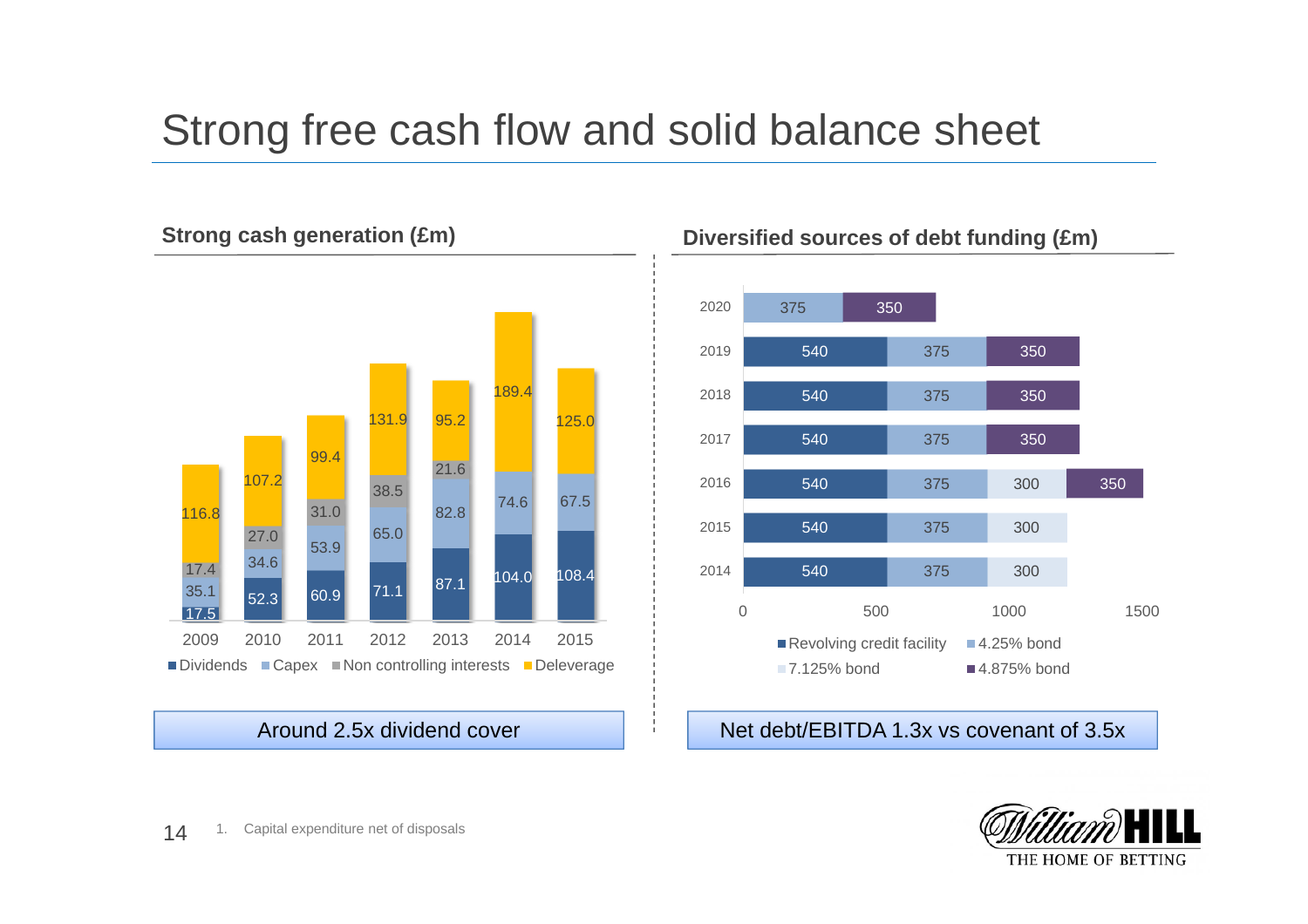## Regulatory update

| <b>UK: gaming machines</b>                      | Triennial Review process commenced Oct 2016. Call for<br>Evidence closes 4 Dec 2016                                                                                                                            |
|-------------------------------------------------|----------------------------------------------------------------------------------------------------------------------------------------------------------------------------------------------------------------|
| UK: funding for horseracing                     | Government proposal to introduce apply 10% Levy to both<br>betting shops and online betting. Government seeking EU<br>approval – aim to introduce by April 2017                                                |
| UK: 4th EU Money Laundering<br><b>Directive</b> | Passed by European Parliament in June, may bring LBOs<br>under its auspices for the first time<br>Consultation regarding UK implementation completes in Jan<br>$\bullet$<br>2017. Implementation due June 2017 |
| <b>Australia</b>                                | Interactive Gambling Amendment bill being progressed<br>$\bullet$                                                                                                                                              |
| <b>US</b>                                       | Ongoing efforts to challenge PASPA federal ban on land-<br>based sports betting                                                                                                                                |